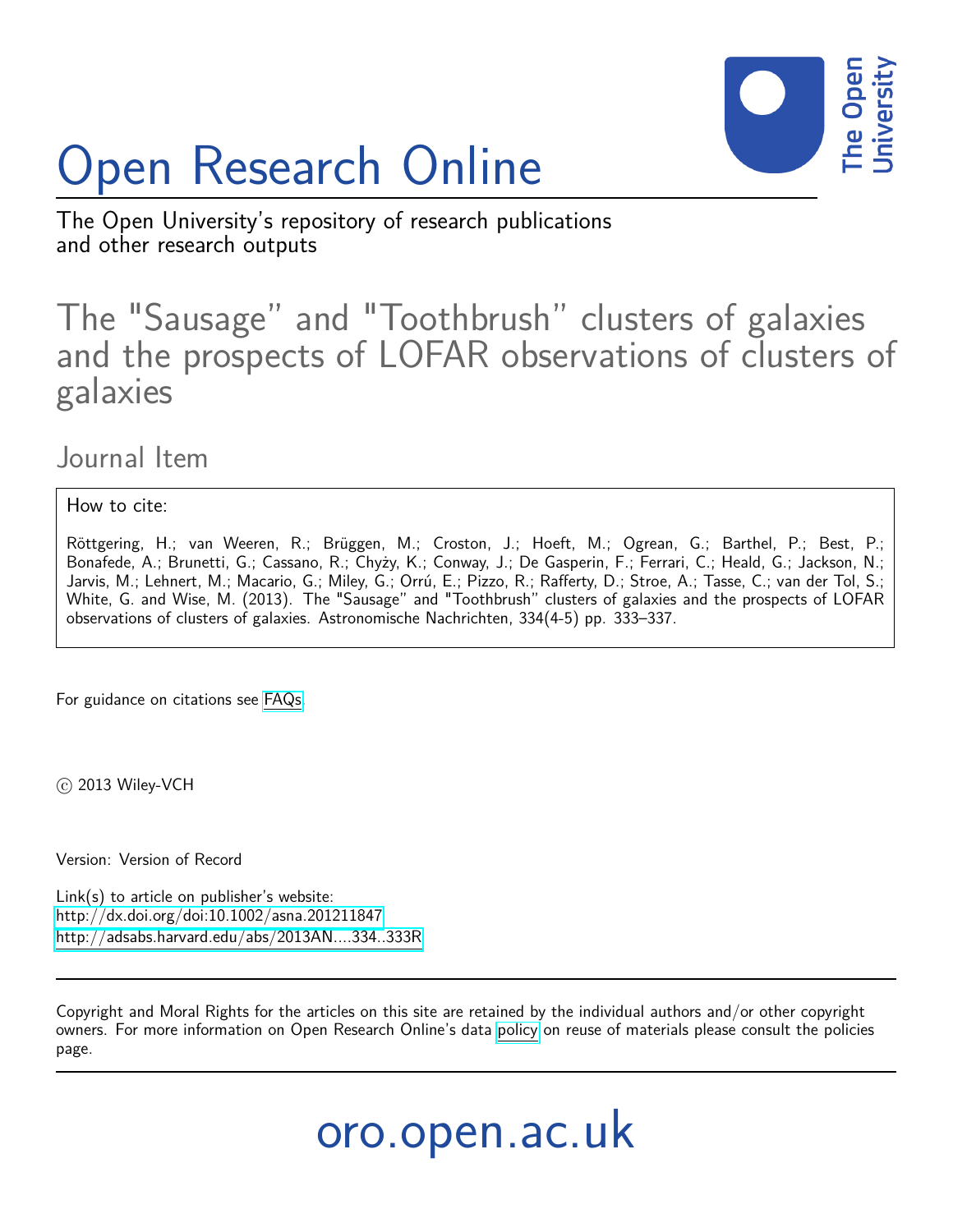## The "Sausage" and "Toothbrush" clusters of galaxies and the prospects of LOFAR observations of clusters of galaxies

H. Röttgering $^{1,\star}$ , R. van Weeren $^{2}$ , M. Brüggen $^{3}$ , J. Croston $^{4}$ , M. Hoeft $^{5}$ , G. Ogrean $^{3}$ , P. Barthel $^{6}$ , P. Best<sup>7</sup>, A. Bonafede<sup>3</sup>, G. Brunetti<sup>8</sup>, R. Cassano<sup>8</sup>, K. Chyży<sup>9</sup>, J. Conway<sup>10</sup>, F. De Gasperin<sup>3</sup>, C. Ferrari<sup>11</sup>, G. Heald<sup>12</sup>, N. Jackson<sup>14</sup>, M. Jarvis<sup>13</sup>, M. Lehnert<sup>15</sup>, G. Macario<sup>11</sup>, G. Miley<sup>1</sup>, E. Orrú<sup>12</sup>, R. Pizzo<sup>12</sup>, D. Rafferty<sup>1</sup>, A. Stroe<sup>1</sup>, C. Tasse<sup>16</sup>, S. van der Tol<sup>1</sup>, G. White<sup>17</sup>, M. Wise<sup>12</sup>, and on behalf of the LOFAR collaboration

- <sup>1</sup> Sterrewacht Leiden, PO Box 9513, 2300 RA Leiden, The Netherlands
- <sup>2</sup> Smithsonian Astrophysical Observatory, 60 Garden Street, Cambridge, MA 02138, USA<br><sup>3</sup> Hamburger Sternwerts, Universität Hamburg, Goianbargawaz 112, 21020 Hamburg, Gor
- <sup>3</sup> Hamburger Sternwarte, Universitat Hamburg, Gojenbergsweg 112, 21029 Hamburg, Germany ¨
- <sup>4</sup> School of Physics and Astronomy, University of Southampton, Southampton SO17 1BJ, UK
- <sup>5</sup> Thüringer Landessternwarte, Tautenburg, Germany <sup>6</sup> Kontaur Instituut, Landlauen 12, 0747 AD Groning
- <sup>6</sup> Kapteyn Instituut, Landleven 12, 9747 AD Groningen, The Netherlands<br>
<sup>7</sup> Ravel Observatory, Blaskford Hill, Edinburgh EU0, 2111 LV
- <sup>7</sup> Royal Observatory, Blackford Hill, Edinburgh EH9 3HJ, UK
- <sup>8</sup> INAF, Istituto di Radioastronomia, Via P Gobetti 101, IT 40129, Bologna, Italy<br><sup>9</sup> Observatorium Astronomicrae Universitate Issielleáskiego, ul. Orle 171.20.2
- Obserwatorium Astronomiczne Uniwersytetu Jagiellońskiego, ul. Orla 171 30-244 Kraków, Poland
- <sup>10</sup> Chalmers University of Technology, Onsala Space Observatory, SE 439 92 Onsala, Sweden
- <sup>11</sup> Laboratoire Lagrange, UMR7293, Université de Nice Sophia-Antipolis, CNRS, Observatoire de la Côte d'Azur, 06300 Nice, France
- <sup>12</sup> ASTRON, PO Box 2, 7990 AA Dwingeloo, The Netherlands
- <sup>13</sup> Department of Physics, University of Oxford Astrophysics, Keble Road, Oxford OX1 3RH, UK; Department of Physics, University of the Western Cape, Private Bag X17, Bellville 7535, South Africa
- <sup>14</sup> Jodrell Bank Centre for Astrophysics, University of Manchester, Turing Building, Oxford Road, Manchester M13 9PL, **IK**
- <sup>15</sup> Observatoire de Paris, 5 Place Jules Janssen, 92195 Meudon, France
- <sup>16</sup> Rhodes University, P.O. Box 94 Grahamstown 6140, South Africa
- <sup>17</sup> Department of Physics and Astronomy, The Open University, Milton Keynes, MK7 6AA, UK; Space Science and Technology Department, STFC Rutherford Appleton Laboratory, Chilton, OX11 0QX, UK

Received 2012 Nov 9, accepted 2012 Nov 24 Published online 2013 May 2

Key words galaxies: clusters: general – galaxies: clusters: individual(CIZA J2242.8+5301, 1RXS J0603.3+4214) – telescopes

LOFAR, the Low Frequency Radio Array, is a new pan-European radio telescope that is almost fully operational. One of its main drivers is to make deep images of the low frequency radio sky. To be able to do this a number of challenges need to be addressed. These include the high data rates, removal of radio frequency interference, calibration of the beams and correcting for the corrupting influence of the ionosphere. One of the key science goals is to study merger shocks, particle acceleration mechanisms and the structure of magnetic fields in nearby and distant merging clusters. Recent studies with the GMRT and WSRT radio telescopes of the "Sausage" and the "Toothbrush" clusters have given a very good demonstration of the power of radio observations to study merging clusters. Recently we discovered that both clusters contain relic and halo sources, large diffuse regions of radio emission not associated with individual galaxies. The 2 Mpc northern relic in the Sausage cluster displays highly aligned magnetic fields and and exhibits a strong spectral index gradient that is a consequence of cooling of the synchrotron emitting particles in the post-shock region. We have argued that these observations provide strong evidence that shocks in merging clusters are capable of accelerating particles. For the Toothbrush cluster we observe a puzzling linear relic that extends over 2 Mpc. The proposed scenario is that a triplemerger can lead to such a structure. With LOFAR's sensitivity it will not only be possible to trace much weaker shocks, but also to study those shocks due to merging clusters up to redshifts of at least one.

-c 2013 WILEY-VCH Verlag GmbH & Co. KGaA, Weinheim

#### 1 Introduction

LOFAR, the Low Frequency Array, is a next-generation radio telescope. Its novel design with 40 antenna stations spread over the northern parts of the Netherlands and 8 over

<sup>-</sup> Corresponding author: rottgering@strw.leidenuniv.nl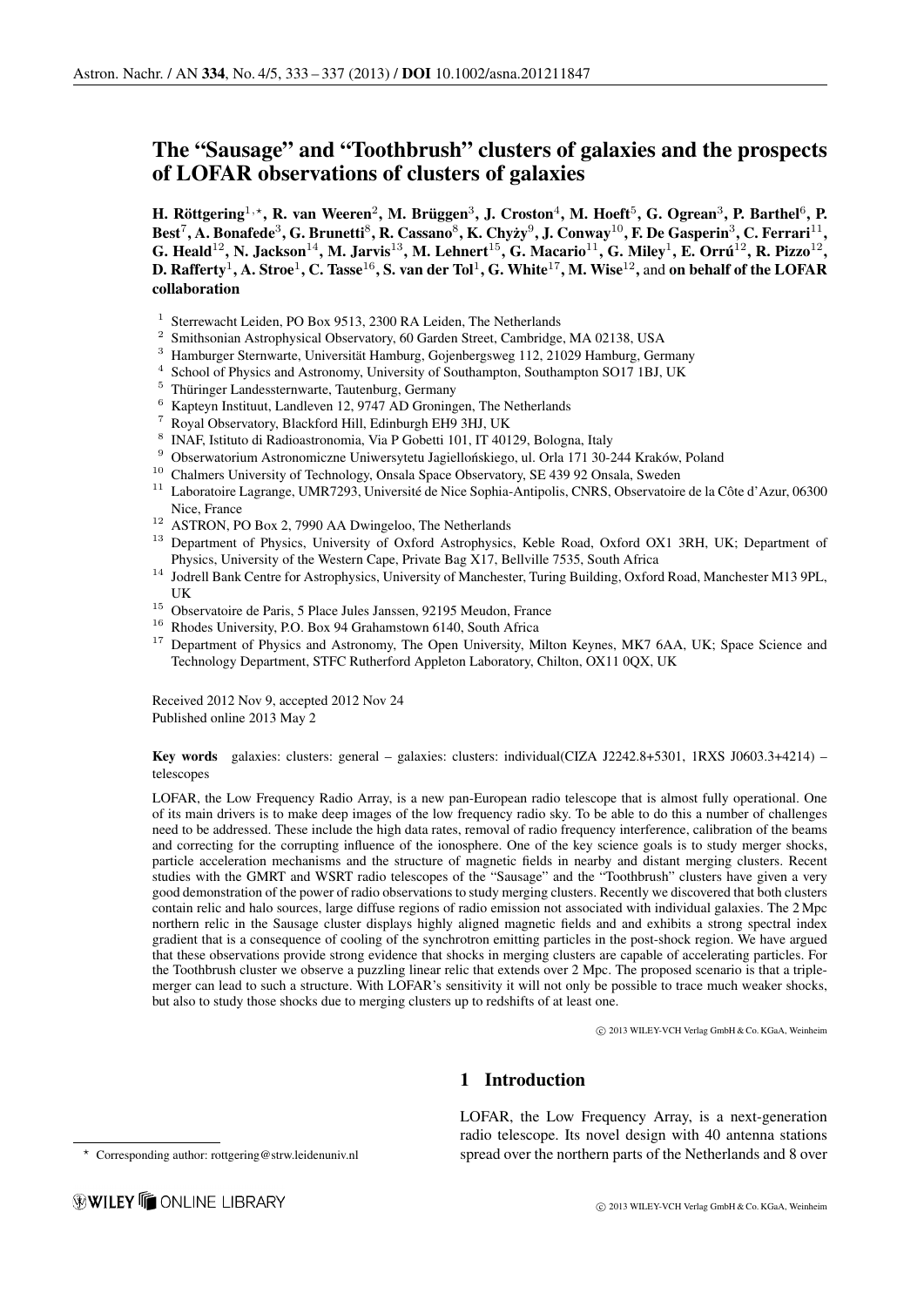northern Europe will open up the radio sky for observations at frequencies between 15 and 240 MHz (corresponding to wavelengths of 20 to 1.2 m). The resulting high sensitivity and angular resolution, coupled with its large field of view, flexible spectroscopic and high time resolution capabilities will enable us for the first time to deeply map the entire northern sky at the lowest radio frequencies accessible from the ground.

Galaxy clusters are unique laboratories to study some of the most fundamental questions in astrophysics, related to the formation and evolution of galaxies, the physics of particle acceleration, the growth of large-scale structure, and cosmology. Using LOFAR's unique diagnostic tools a coherent study of clusters of galaxies over the entire history of the universe since the formation of the first proto-clusters will be carried out. Detailed observations of diffuse radio emission from nearby clusters will delineate how cluster merger shocks and AGN feedback shape the physical characteristics of the thermal and non-thermal cluster gas. The LOFAR surveys have the potential to detect thousands of these systems up to redshifts  $z = 1-2$ , i.e. at the epoch when the first bound clusters appeared. Studies of the associated shock waves produced by cluster mergers will constrain models of the formation of galaxy clusters and and measure their magnetic fields and relativistic particle content.

In this contribution we will first discuss the status of the LOFAR project. In particular, emphasis will be given to the challenges that will be faced to be able to make deep, high quality images of the low frequency sky. Very briefly, some preliminary LOFAR results are discussed. In the second part of this contribution we we will present our recent results on radio and X-ray observations on two spectacular radio shocks of 2 Mpc in size in two clusters that we nicknamed the "Sausage" and the "Toothbrush" cluster.

#### 2 LOFAR

LOFAR's revolutionary design makes use of phased array technology. This replaces the traditional and expensive mechanical dishes with a combination of simple receivers and modern computing equipment. LOFAR has two types of antennas, one optimized for the 30–80 MHz range (see Fig. 1) and one for the 115–200 MHz range. The antennas are grouped together in stations the size of soccer fields. The signals from the antennas are digitized and combined with appropriate phase delays to form beams on the sky. Up to 244 beams can be formed simultaneously, making LOFAR an extremely efficient instrument to survey large areas of the sky. The Dutch part of the array will be finished in 2013 and will comprise 40 stations distributed over an area with a diameter of 100 km. In addition, the eight stations in a number of European countries (Germany, UK, Sweden, and France) are already operational. The data from the station beams are transported to the software correlator in Groningen where the initial measurements, the (raw) visibilities are made. These are discrete samples of the Fourier transform



Fig. 1 LOFAR low-band antennas optimised for the 30–80 MHz frequency range.

of the part of the radio sky that is being observed. The next step is the identification and flagging of man-made Radio Frequency Interference (RFI) resulting, for example, from radio and television stations. A major issue for low frequency radio observations is that there are several celestial radio sources so bright that they are always the dominant contribution to the interferometric signal, even if they are far away from the pointing centre. We have developed the "demixing method" which enables efficient and effective subtraction of extremely bright sources located outside the station beam (PhD van der Tol). An important advantage is that after demixing it is possible to average the data in time and frequency by a factor of typically up to 50. This has the crucial implication that a data set from a typical observing session is then less than 1 Tb and can hence be transferred over the internet. The subsequent next steps are extremely computer intensive and are described in the next sections.

#### 2.1 Multidirectional calibration

In order to calibrate the visibilities, extensive use is made of the Measurement Equation formalism developed by Hamaker et al. (1996). The Measurement Equation provides a complete model of a generic interferometer. Each of the physical phenomena that transform or convert the electric field before the correlation performed by the correlator is modelled by linear transformations. These phenomena include the complex gain variations for all the directions of each of the antenna stations, and the impact on the polarization properties induced by the system and the ionosphere. This elegant formalism enables us to (i) model the full polarization of the visibilities as a function of the true underlying electric field correlation and (ii) to properly solve for the time and spatially varying system parameters that need to be calibrated. The collective implementation of the algorithms form the BBS (BlackBoard Selfcal) system (Pandey et al. 2009) .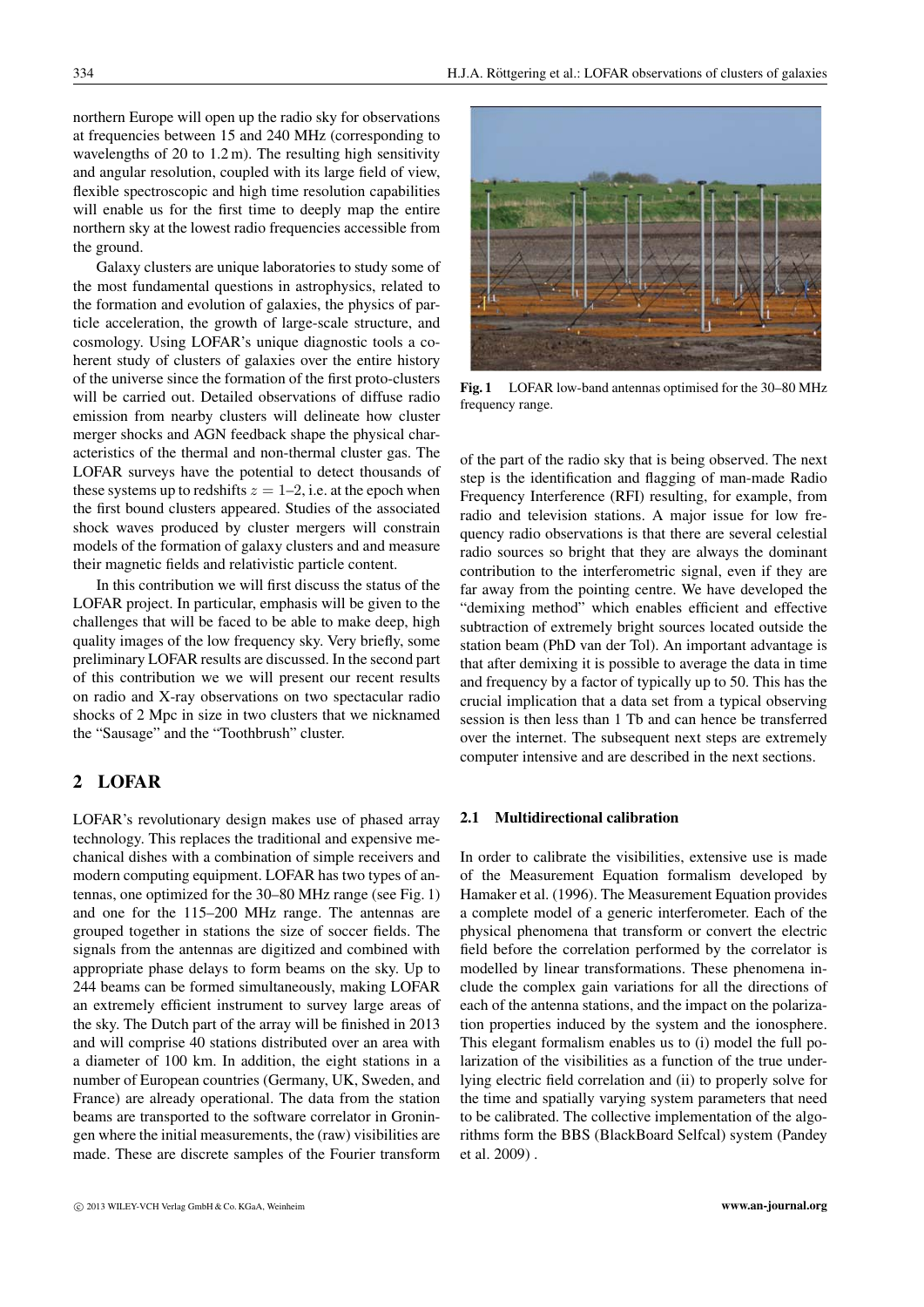

Fig. 2 *Left*: a 60 MHz LOFAR image of the rich cluster of galaxies A 2256 at  $z = 0.058$  with a noise level of 10 mJy/beam and a resolution 30 arcsec. Note that only 25 stations and 4 MHz out of 48 MHz of BW was used. *Right*: a 60–351 MHz spectral index map from a combination of LOFAR and WSRT data, showing the ultra steep spectrum central radio halo and the flatter spectrum relic shock (van Weeren et al. 2012).

#### 2.2 Ionospheric calibration

Calibration of interferometric observations at low radio frequencies is very challenging. This is mainly due to ionospheric induced phase variations that vary with time, viewing direction and antenna location (Cohen  $& Röttgering$ 2009). In the context of the PhD thesis of Huib Intema we have developed and implemented the first sophisticated ionospheric calibration method (SPAM; Intema et al. 2009). To model the ionosphere, we construct time varying two-dimensional phase screens over the array. These phase screens are described by Karhunen-Loève functions taking into account the power-law nature of the ionospheric fluctuation spectrum. This method is being implemented within the standard reduction pipeline.

#### 2.3 Widefield imaging and deconvolution

Conceptually, the final step is a simple Fourier transform of the visibilities to obtain radio maps of the radio sky. In practice this step is extremely complicated and time consuming, particularly for the wide-field imaging that LOFAR will excel at. First, due to the large fields (and hence curvature within the image plane), a pseudo-3-d instead of a 2-d Fourier transform is needed on the already huge data sets. Second, since the sampling in Fourier space is not ideal and has – due to the maximum length baselines - sharp edges, it is essential to deconvolve the data. In close collaboration with Bhatnagar (NRAO), we have now adopted and modified his A-projection scheme for use in the LOFAR pipeline (Tasse et al. 2012). This uses convolution functions during the gridding step to reconstruct an undistorted image.

#### 2.4 Source finding and characterization

The Leiden postdocs Mohan and Rafferty have developed PyBDSM, a software package that finds and measures the characteristics of radio sources, taking the varying angular resolution of the maps into account.

More detailed information on the reduction methods and some early science results can be found in papers by Mc-Kean et al. (2011), Mulcahy et al. (2011), Morganti et al.  $(2011)$ , Röttgering et al.  $(2011)$ , Heald et al.  $(2011)$ , Tasse et al. (2012), van Weeren et al. (2012), Ferrari et al. (2012), and de Gasperin et al. (2012).

Although the entire software chain is complex, far from complete and not yet completely user-friendly, the first results clearly show the capability of LOFAR in making high quality astronomical observations.

At the moment the data reduction still needs development. Fortunately no significant limitations have been found that should prevent observations attaining the theoretical noise limit using 10 hour long data sets. LOFAR data on the following clusters are being analysed: Virgo cluster (de Gasperin et al., in prep.); MACS0717 (Bonafede et al., in prep.), A 2255 (Pizzo et al. in prep.), A 1682 (Macario et al., in prep.), Sausage clusters (Stroe et al., in prep.), and A 2256 (van Weeren et al. 2012, see Fig. 1).

#### 3 Relics and halos

Clusters of galaxies are large ensembles consisting of hundreds of galaxies that are embedded in hot gas, and held together by gravity. They grow through a sequence of mergers of smaller sub-clusters. These cluster collisions are the most energetic events in the Universe after the Big Bang, releasing energies of the order of  $10^{62}$ – $10^{64}$  erg over timescales of a few Gyr. Radio observations of galaxy clusters have revealed the existence of large megaparsec-size, diffuse synchrotron emitting sources. They are unrelated to the radio galaxies commonly found in clusters. The observed synchrotron radiation implies the existence of highly relativistic particles (Lorentz factor  $\sim$ 10<sup>5</sup>) and cluster wide mag-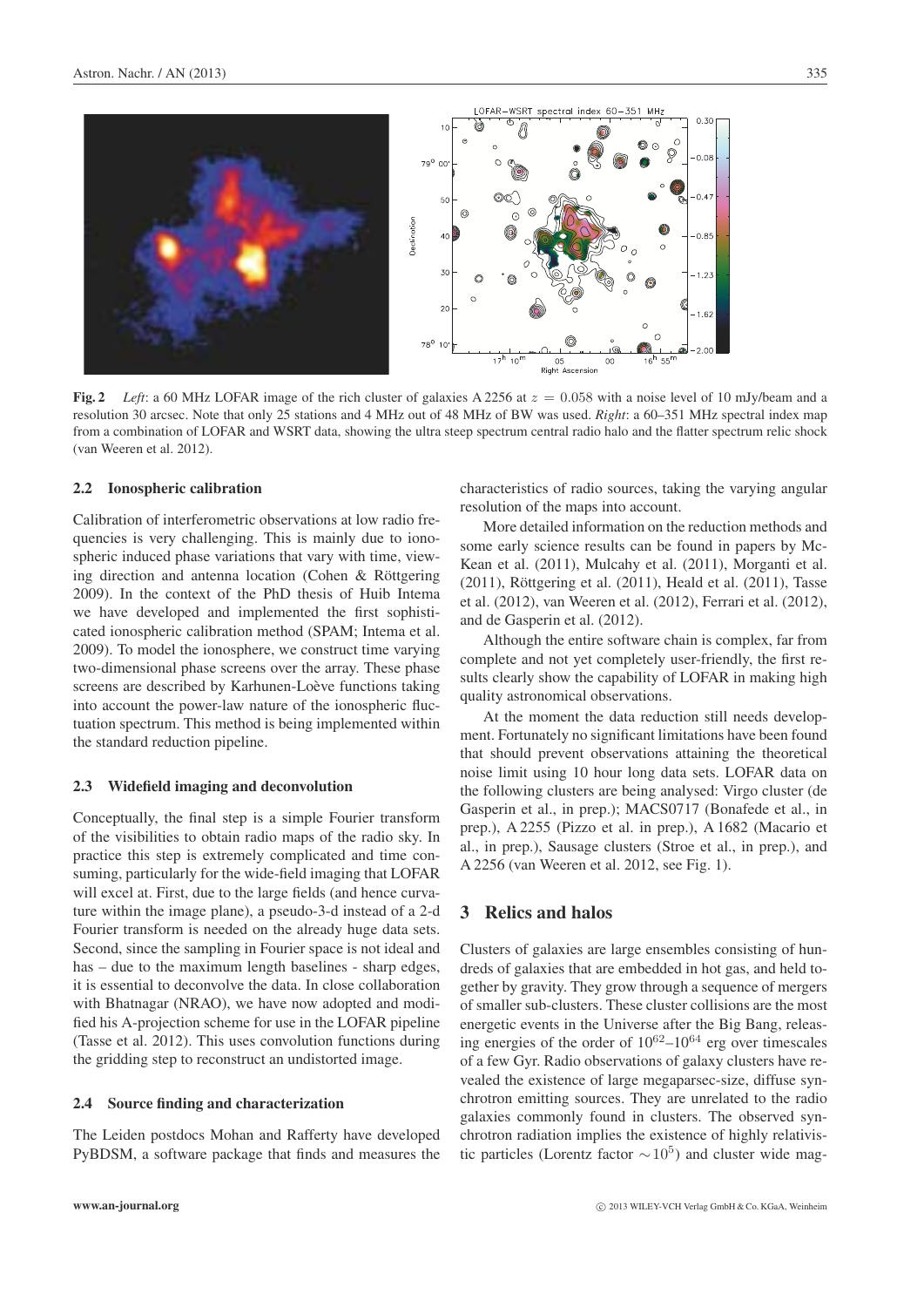

Fig. 3 *Left*: GMRT radio image at 610 MHz of the "Sausage" galaxy cluster CIZA J2242.8+5301 (redshift  $z = 0.1921$ ). The image has an rms noise of 23 <sup>μ</sup>Jy beam−<sup>1</sup>and a resolution of <sup>4</sup>.8×3.9. Clearly visible to the north is the large 2 Mpc relic. *Upper right*: radio spectral index map of the Sausage relic, determined using matched observations at 2.3, 1.7, 1.4, 1.2, and 0.61 GHz, fitting a power-law radio spectrum to the flux density measurements. The relic displays a strong spectral index gradient ranging from  $\alpha = -0.6$  down to  $\alpha = -2.0$  towards the center of the cluster due to cooling of the synchrotron emitting particles in the post-shock region. *Lower right*: map of the the polarization electric field vector obtained with the VLA at a frequency of 4.9 GHz. The vectors were corrected for the effects of Faraday rotation using a Faraday depth of  $-140$  rad m<sup>-2</sup> determined from WSRT observations at 1.2 to 1.8 GHz (from van Weeren et al. 2010).

netic fields ( $\sim \mu$ Gauss). LOFAR is uniquely suited to probe these synchrotron emitting regions and will address many questions related to the large-scale magnetic fields and relativistic particles mixed with the thermal ICM. These questions include: What are the strengths and topologies of the magnetic fields? How are the magnetic fields generated and maintained? How do the merging clusters induce particle acceleration?

Diffuse radio emission associated with clusters of galaxies has been classified into two main groups: relics and halos (e.g. Feretti et al. 2012).

*Cluster relics* are large elongated diffuse structures at the periphery of clusters. Often they are highly polarised. *Cluster radio halos* are located at the centres of clusters, their diffuse morphologies following that of the X-ray emission. The fraction of clusters with a radio halo increases with cluster mass with the fraction of clusters hosting halos being 0.3 for the most massive systems (Cassano et al. 2011).

#### 3.1 Sausage cluster

Recently we have discovered a spectacularly long and narrow relic with a size of 1.7 Mpc $\times$ 50 kpc, located at a distance of ∼1.5 Mpc from the centre of the merging cluster CIZA J2242.8+5301 at a redshift of  $z = 0.19$  (van Weeren et al. 2010; Stoe et al. 2012 in prep.; Fig. 3). The overall morphology led us to nickname the cluster the "Sausage

cluster". The relic displays a strong spectral index gradient and a highly ordered magnetic field. The proposed scenario is a massive merger shocks created outwards shocks. At the front of the shock particles are accelerated to such high energies that they start radiating synchrotron emission. The spectral index at the front of the shock indicates that the Mach number of the outgoing main shock is of order of  $M = 4$ . In the downstream area the electrons lose energy due to synchrotron and inverse Compton interactions, resulting in the observed strong spectral index gradient. The observed high polarisation fraction of the emission indicates that the shock has well-ordered magnetic field lines (see Fig. 3). From a further analysis of the radio properties, we deduce that the magnetic field strength is  $5 \mu$ G. We have carried out extensive numerical simulations of this cluster, coupling hydrodynamic gas simulations with a method to predict radio emission from shocks (van Weeren et al. 2011). On the basis of these simulations we have shown that a consistent set of parameters describing the merging event can be determined. These parameters include: mass ratio of merging clusters (1:2), impact parameter ( $< 500$  kpc), orientation (within 10 degrees on the plane of the sky), and time since core passage (0.1 Gyr).

#### 3.2 Toothbrush cluster

Recently we have discovered the cluster 1RXS J0603.3 +4214 ( $z = 0.225$ ) and found that it hosts a large bright